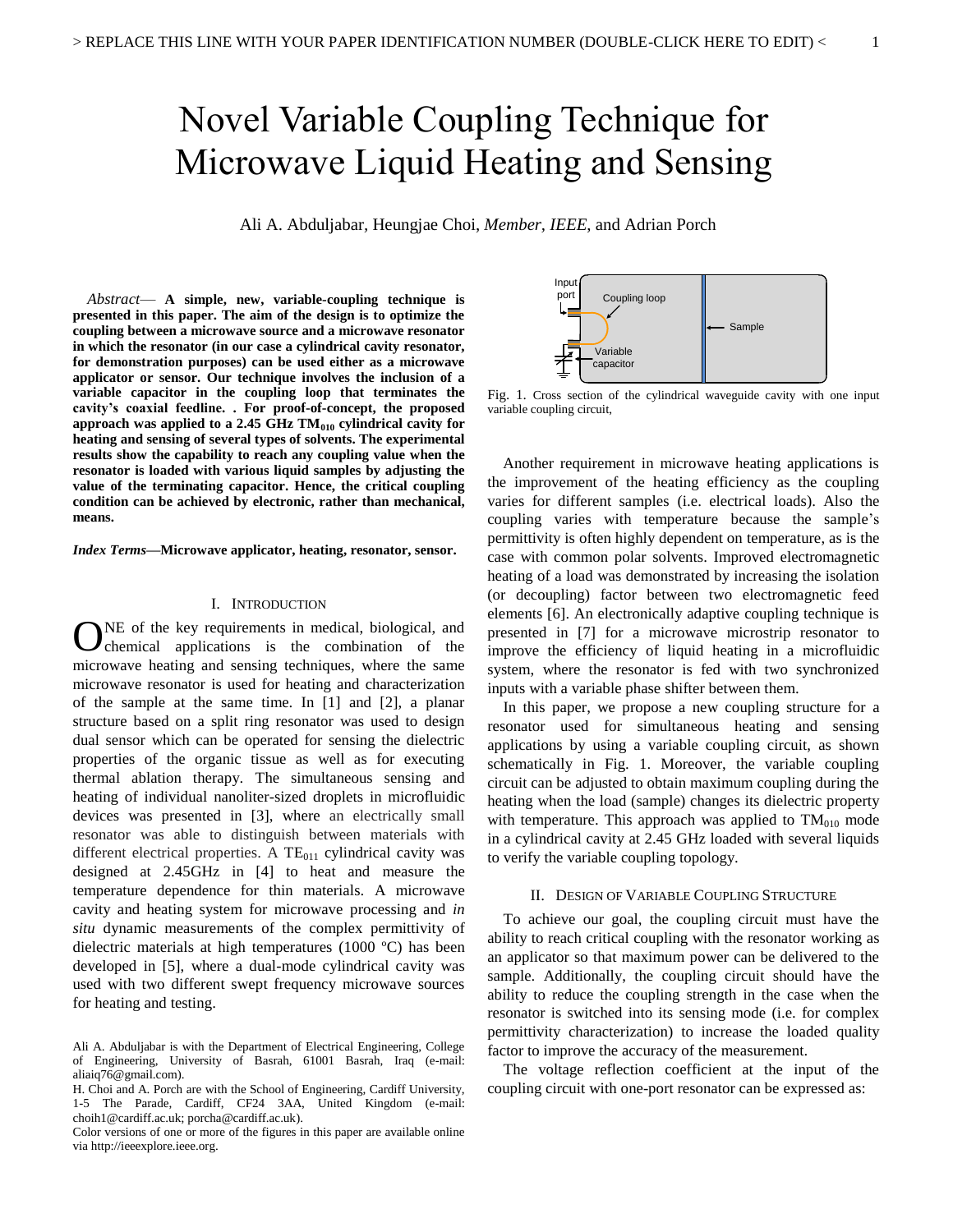

Fig. 2.  $|S_{11}|$  calculated from (1) for three values of the coupling coefficient when the loaded quality factor is equal to 100.

$$
S_{11} \approx \frac{g^{-1+2jQ_0(\frac{\omega - \omega_0}{\omega_0})}}{g^{1+2jQ_0(\frac{\omega - \omega_0}{\omega_0})}},\tag{1}
$$

where *g* is the coupling coefficient, defined as:

$$
g = \frac{\omega_0^2 m^2}{z_0 R} \propto m^2 Q_0,
$$
 (2)

where  $\omega_o$  is the resonant frequency,  $Q_o$  is the unloaded quality factor of the resonator,  $m$  is the mutual inductance between the coupling loop and the resonator,  $R$  is the resistance of the resonator (assuming a series *RLC* equivalent circuit for the resonator), and  $Z_0$  is the characteristic impedance of the input/output transmission lines (here 50 Ω). According to (1), if we assume that the unloaded quality factor of the cavity with a water sample is 100 and the resonant frequency is equal to 2.45 GHz, then the change in  $|S_{11}|$  with respect to the coupling coefficient *g* can be plotted as shown in Fig. 2. For  $g$  in (2) to be variable,  $m$  needs to change. The radius of the coupling loop cannot be modified once it is built, but the electrical length of the coupling loop can be changed by terminating the loop with a variable capacitor. This can also offset changes in *g* due to changes in  $Q<sub>o</sub>$ , thus ensuring the condition for maximum power transfer (i.e.  $g = 1$ , critical coupling) can be maintained. As a proof of concept, a cylindrical cavity with a resonant frequency of 2.45 GHz for  $TM<sub>010</sub>$  mode is used. The electric field at the center of the cavity is parallel and equal to the internal electric field of the sample [8], therefore, the depolarization is a minimum and the maximum delivery of power to the sample will occur.

Fig. 3 shows the equivalent circuit of variable coupling structure shown in Fig. 1. The variable admittance is modeled as in [9] by means of the coupling variable element made up of the loop segment and the transmission line terminated with variable capacitor as:

$$
Y = Y_{vc} + \frac{Y_c}{j \tan(\theta_c)},\tag{3}
$$

where  $Y_{\nu c}$  is the input admittance of the transmission line terminated with variable capacitor.  $Y_c$  and  $\theta_c$  are the



Fig. 3. The equivalent circuit of the variable coupling resonator shown on Fig. 1.



Fig. 4. Photograph and 3D drawing of the proposed variable coupling structure.

characteristic admittance and the electrical length of the coupling loop, respectively. The coupling can be controlled by changing the value of the variable capacitor.

An aluminum cylindrical cavity resonator was designed and fabricated with an internal radius of 46 mm and height of 40 mm. The input was coupled from an inductive loop with diameter of 13 mm, made from a silver-coated wire of 0.8 mm diameter. A liquid sample in a quartz capillary, which has an inner diameter of 1 mm and outer diameter of 1.2 mm, was inserted through a hole along the cavity's axis. An air trimmer capacitor (47273, Johanson Manufacturing) with a tuning range of 0.6-4.5 pF was used to vary the coupling. A photograph of the cylindrical resonator and the variable coupling circuit is shown in Fig. 4.

To find the value of the capacitance at a certain frequency, measurements when using open and short circuit loads (instead of the capacitor) are performed to find the Zparameters of the equivalent circuit as shown in Fig. 3.

# III. EXPERIMENTAL RESULTS AND DISCUSSION

# *A. Sensing mode resonator*

The sensing mode can be achieved by reducing the value of the coupling coefficient to increase the sensitivity (increase the quality factor). The magnitude of the  $S_{11}$  was reduced to -10 dB by adjusting the value of the capacitor to 1.931 pF at 2.499 GHz, as shown in Fig. 5. The corresponding  $|S_{11}|$  when using various liquids (water, methanol, ethanol, and chloroform) are shown in Fig. 5, the changes in the resonant frequency and quality factor being due to the effects of polarization and dielectric loss of the sample on the cavity resonance. The value of the complex permittivity of the sample can be extracted by using perturbation theory as in [10], [11].